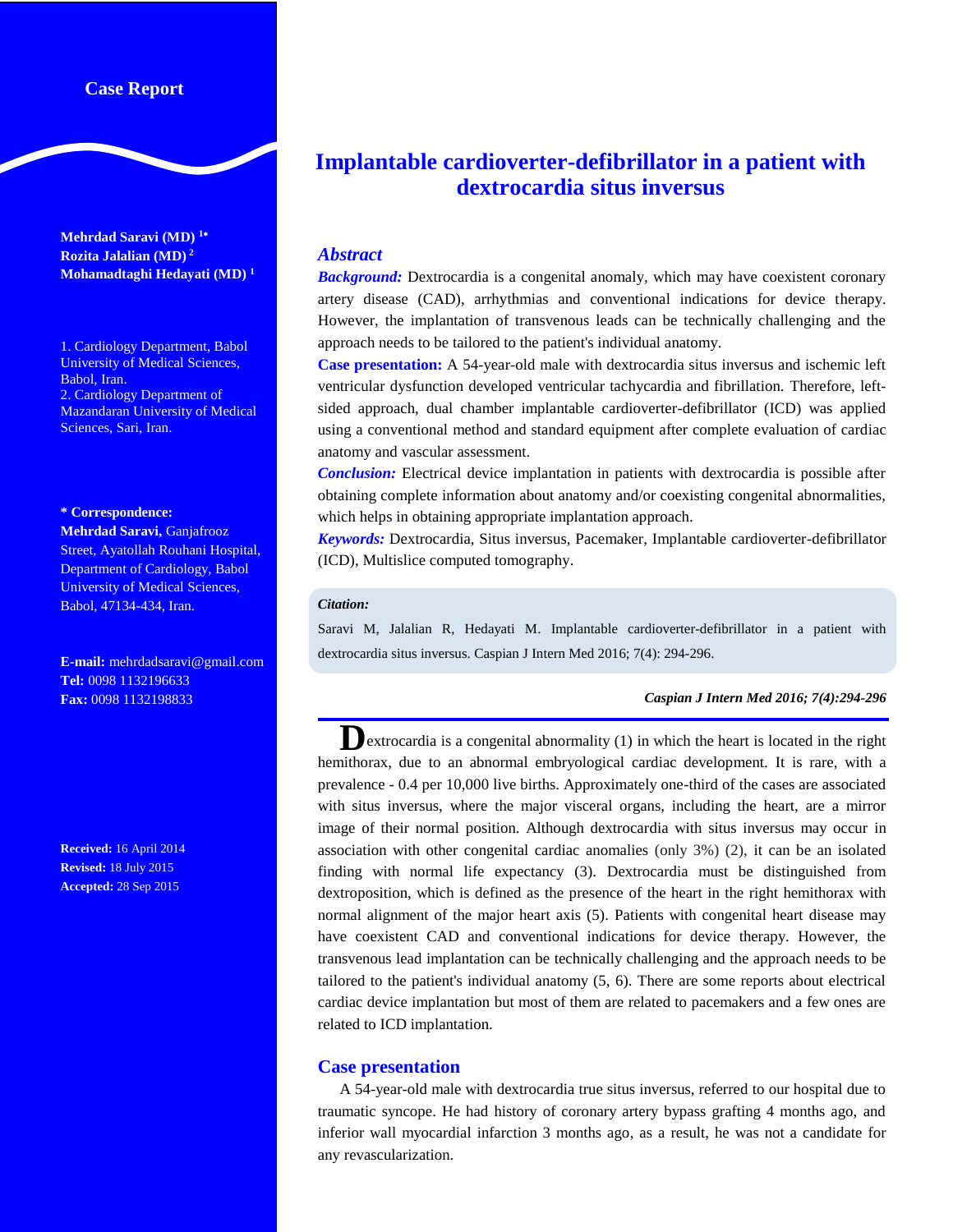He had two attacks of syncope due to sustained monomorphic and polymorphic ventricular tachycardias and left ventricular ejection fraction of 35% by an echocardiogram done three weeks ago. Since he was not a candidate for further revascularization, we decided to implant a dual-chamber implantable cardioverter-defibrillator (ICD) (7). Before procedure, bilateral axillary venography, fluoroscopy, multislice computerized tomography angiography (MSCTA) were done which revealed dextrocardia with normal segmental cardiac anatomy of chambers and vascular bed. Venous access was gained via the left subclavian vein. Through a left-sided superior vena cava, two active leads were implanted in right ventricular apex (3830-59, Medtronic, Minneapolis, USA) and right atrial (5568 Medtronic, Minneapolis, MN, USA) appendage. Figure 1 shows the final position of the leads. The thresholds and senses were located appropriately. The leads are connected to a double-chamber ICD. Three months later, cardiovascular assessment of the patient was acceptable.



**Figure 1: Fluoroscopic images obtained in anteroposterior view and 30 ° left and right anterior oblique views a and b respectively**

## inversus, ischemic left ventricular dysfunction and life threatening ventricular arrhythmias. Dextrocardia must be distinguished from dextroposition, which is defined as the presence of the heart in the right hemithorax with normal alignment of the major heart axis (4). Implantation of device in this group of patients is challenging and related to the patient's individual anatomy (5, 6). Information about anatomy and/or coexisting congenital abnormalities, which may preclude percutaneous approach should be obtained before procedure (8). Dextrocardia has some additional difficulties like extra angle imposed on the leads when passing through the abnormal course of superior vena cava and reversed position of right atrium and right ventricle that lies in the variable anatomy itself imaging techniques, including multislice computed tomography, targeted to pacing system and unusual anatomical relationships are important before implantation (9, 10).

0Information about anatomy and/or coexisting congenital abnormalities, which may preclude percutaneous approach should be obtained before procedure (1, 11, 12). Fluoroscopy may be helpful in delineation of the chambers but with different appearance and sometimes of limited value (13, 14). Fluoroscopic images (f) are presented in anteroposterior view, 30º left anterior oblique view and 30º right anterior oblique view (from left to the right). Figure: Fluoroscopic images obtained in anteroposterior view, 30º left anterior oblique view and 30º right anterior oblique view (11). To overcome these difficulties, it may be helpful to invert the fluoroscopic image left-to-right to simulate normal anatomy, and more operation time is likely needed to successfully place leads in optimal positions (3). Since anomaly of venous system is commonly associated with mirror-image dextrocardia, angiogram is necessary prior to permanent pacemaker implantation (15, 16).

Magnetic resonance imaging may reveal important information on both issues (17). Cardiac computed tomographic (CT) angiography was performed as a road to implantation procedure (18). Some prefer right-sided approach because of placing generator to the left side of the chest which may result in high defibrillation thresholds or even insufficient defibrillation because of the fact that the critical myocardial mass lies on the left side (11, 19).

## **Discussion**

We implanted an ICD with left-sided approach with conventional method in a patient with dextrocardia situs

#### **Acknowledgments**

We thank Ms. Saraee for her technical assistance.